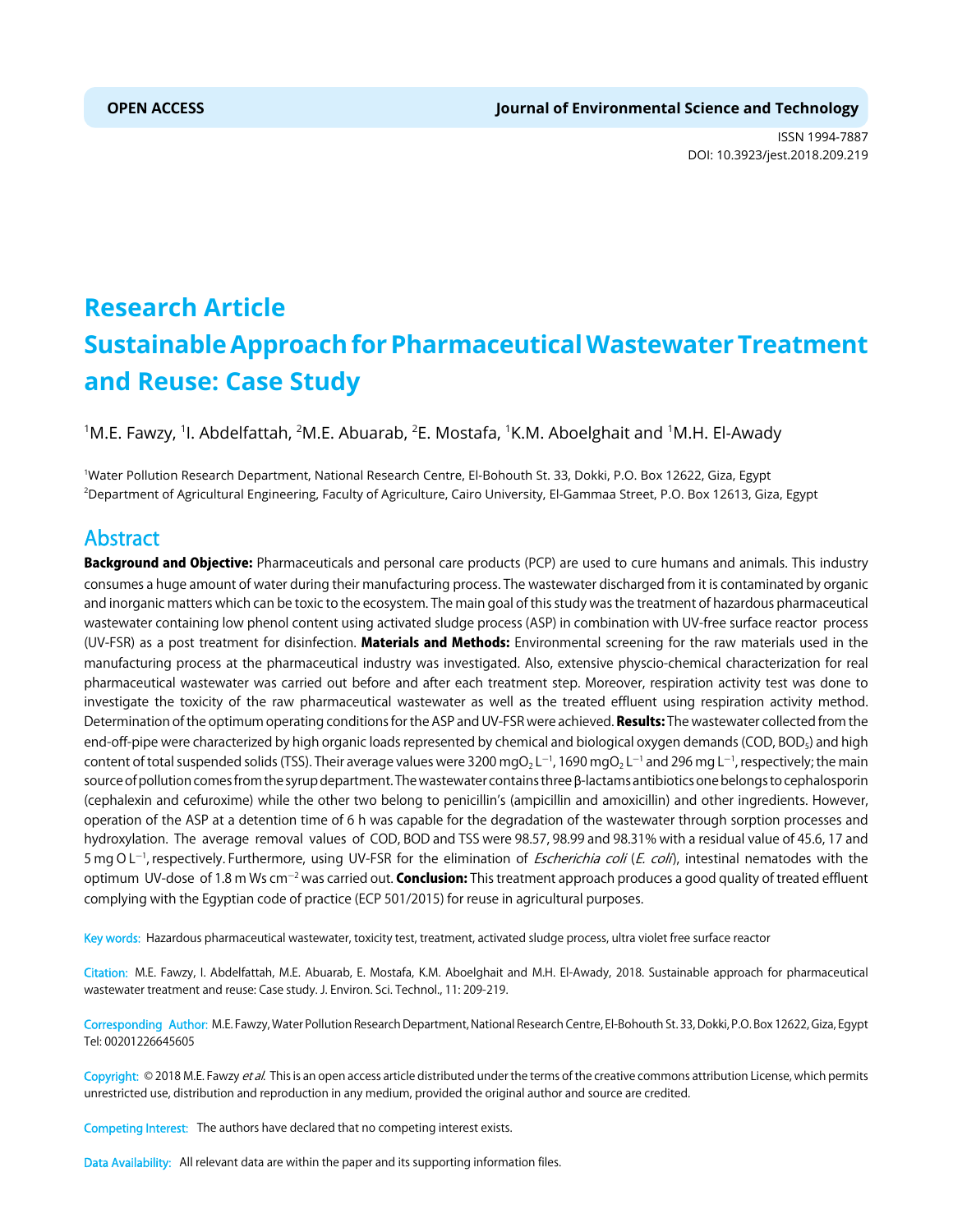# INTRODUCTION

Egypt is considered as one of the countries facing water scarcity due to the high rates of population growth, shortage of fresh water resources and industrialization. The Egyptian Government currently is trying to explore neoteric water resources<sup>1</sup>. The treatment of industrial wastewater and reuse of the treated effluents plays a momentous role in water sustainability<sup>2</sup>. Pharmaceutical industries consumes a huge amount of water during the manufacturing process. These industries have a diversity of products, processes, plant sizes, as well as wastewater quantity and quality which depend on the market needs. They offer many kinds of products such as biological products, medicinal chemicals, PCP and botanical products for medications of humans and animals. The consumption of pharmaceuticals per capita and per year is estimated to be about 15 g in developing countries while in industrialized countries the value ranged between 50 and 150 g. They are considered as one of the emerging containments which may be found in traces and can pose a significant risk on the ecosystem and human health<sup>3,4</sup>. The wastewater produced mainly goes to the wastewater treatment plants (WWTP) without any proper treatment. Elimination pathways of pharmaceuticals wastewater are varied, it include sorption, biodegradation, phototransformation, advanced oxidation and other processes<sup>5</sup>. Biological treatment of pharmaceutical wastewater is one of the most common and long-term cost effective treatment methods still applied<sup>6</sup>. The selection of the biological treatment method depends on the chemical structure, initial concentration as well as the physico-chemical characteristics of the wastewater. However, the removal efficiency in the biological methods depend on the hydraulic retention time (HRT), sludge retention time (SRT), suspended/attached growth<sup>7,8</sup> redox conditions<sup>9,10</sup> and pH<sup>11</sup>. Gonzalez-Gil *et al.*<sup>12</sup> stated that aerobic treatment has faster degradation kinetics for the majority of PCPs and some pharmaceuticals, as compared to anaerobic ones. The main removal mechanisms involved in the aerobic treatment such as conventional activated sludge process are biodegradation and sorption (adsorption and absorption). Activated sludge process can break down certain pharmaceutical compounds to less hazard degree and produce a good quality of effluents. However, in some conditions biological methods aren't sufficient for the removal of all potentially hazardous constituents of the wastewater for reuse<sup>13,14</sup>. The reuse purposes including: irrigation (restricted or unrestricted) discharging on aquifers, surface water discharging, industrial applications, toilet flushing and other urban uses.

Recently, membrane bioreactor (MBR) technology<sup>15</sup>, ozonation<sup>16</sup> and advanced oxidation processes  $(AOPs)^{17}$ were used incorporation with conventional treatment methods for the treatment of hazardous wastewater. Emerging contaminants in wastewater including the pharmaceuticals and some resistant bacteria can be treated via AOPs, including the UV-disinfection for reuse purposes<sup>18</sup>. The UV irradiation represents one of the most common disinfection methods in addition to membrane processes and to a certain extent electro-chemical procedures. These processes avoid the addition of disinfectant chemicals such as chlorine. The use of conventional disinfection process leads to the increase in the total dissolved solids (TDS) and the formation of carcinogenic compounds which have known effects towards human being due to the formation of chlorinated hydrocarbons. Furthermore, the use of chlorine is not sufficient for killing of many types of pathogens<sup>19</sup>. However, the utilization of electrochemical disinfectants could have hazardous effects due to the formation of halogenated organics (AOX)<sup>18</sup>.

In this study, UV-FSR is used due to many advantages: (1) The wastewater is directly irradiated, (2) There is no need for the quartz protection tube since UV radiation power suffers no losses, (3) There is no direct contact between the radiators and the wastewater avoiding the scaling problems and formation of bio-films on quartz tube, (4) A highly polished aluminum reflector allows the reflection of the backwards-directed radiations, (5) Turbulent mixing of the wastewater, the accessible wastewater surface is constantly renewed and (6) There are no laminar boundary problems<sup>17</sup>.

The aim of this paper was the treatment of hazardous pharmaceutical wastewater containing low phenol content using activated sludge process (ASP) in combination with UV-free surface reactor process (UV-FSR) as a post treatment for disinfection. Furthermore, reaching zero liquid discharge (ZLD) and the possibility of reuse of the treated effluent in agricultural purposes according to the Egyptian code of practice for the use of treated wastewater in agricultural purposes (ECP, 501/2015)<sup>20</sup> will be considered.

# MATERIALS AND METHODS

Site description: A company located at 6th of October industrial city, Egypt, was selected for this study. The company was divided into four main departments namely; Production Department, Management and Engineering Department, Workshop Department and Packing and Storage Department. Figure 1 showed the water distribution in the company. During the manufacturing processes the company produces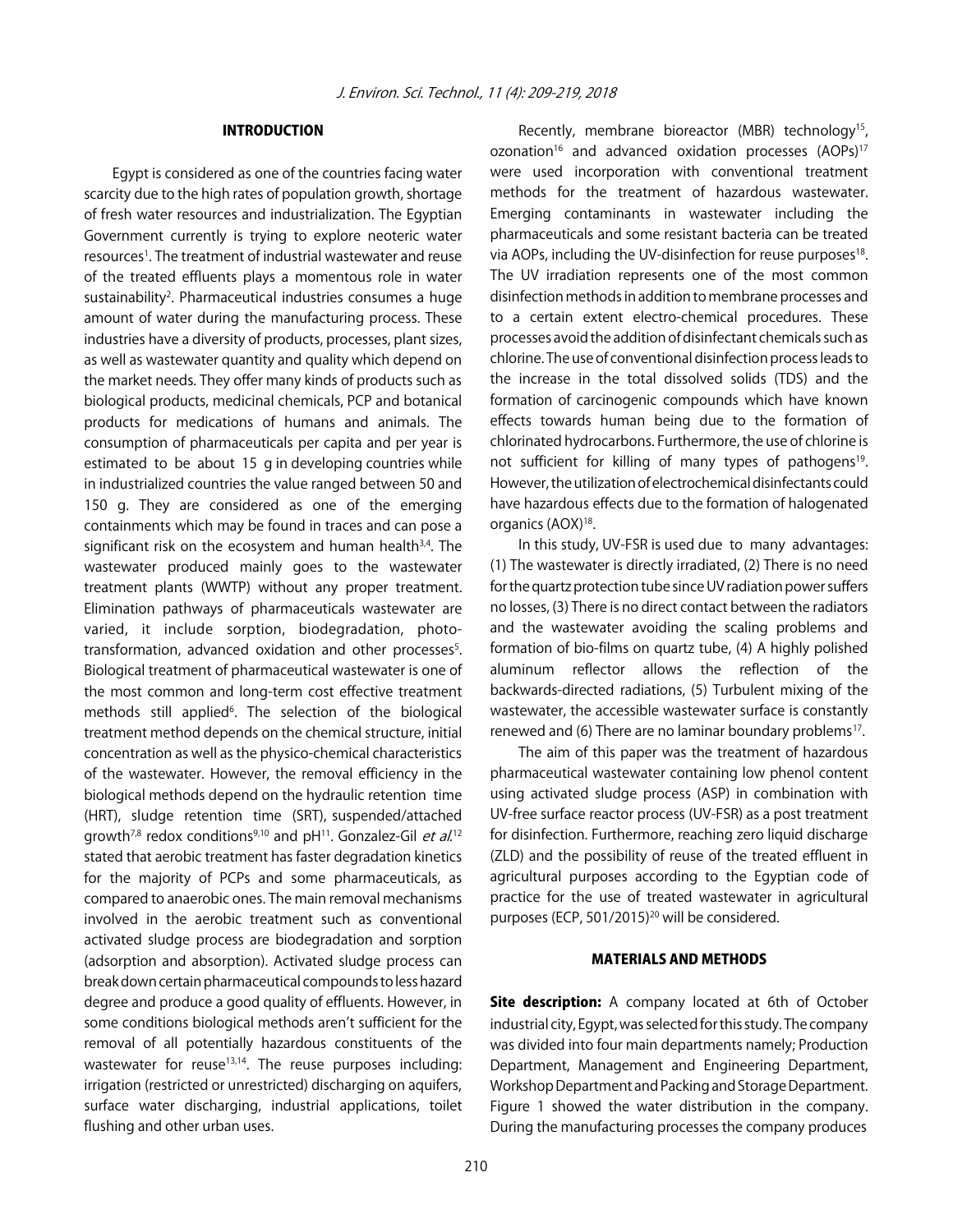

Fig. 1: Water distribution in the company

| Table 1: Pharmaceutical classification |                                                                                                  |  |  |  |  |  |  |
|----------------------------------------|--------------------------------------------------------------------------------------------------|--|--|--|--|--|--|
| Pharmaceutical class                   | Pharmaceutical                                                                                   |  |  |  |  |  |  |
| Antibiotics                            | Cephalosporin                                                                                    |  |  |  |  |  |  |
|                                        | Amoxicillin } Beta-lactam antibiotics                                                            |  |  |  |  |  |  |
|                                        | Ampicillin                                                                                       |  |  |  |  |  |  |
| <b>Nitrates</b>                        | Isosorbide nitrate, nitro glycerin                                                               |  |  |  |  |  |  |
| Angiotensin-receptor blocker (ARB)     | Candesartan                                                                                      |  |  |  |  |  |  |
| Analgesic-anti-inflammatory            | Diclofenac potassium, paracetamol, bumadizone                                                    |  |  |  |  |  |  |
| Muscle relaxant                        | Methocarbamol                                                                                    |  |  |  |  |  |  |
| Metabolites                            | Salicylic acid                                                                                   |  |  |  |  |  |  |
| Anti-exudative, antirheumatic          | Lysozyme hydrochloride, calcium semihydrate, dequalinium chloride                                |  |  |  |  |  |  |
| Others                                 | Caffeine, manganese sulphate, L-biopterin, calcium phospholactate, calcium carbonate,            |  |  |  |  |  |  |
|                                        | lactic acid, nitrate acid amide, flavors, vitamins (A, B1, B2, B6, C, D, G), folic acid, biotin, |  |  |  |  |  |  |
|                                        | copper sulphate, ethyl alcohol 95%, methyl ester, propyl ester, glucose and starch               |  |  |  |  |  |  |

several products such as tablets, capsules, powder, syrup, drops, solutions, spray, soft gelatine capsules, ampoules, vials and creams. The products are categorized into: antibiotics, multivitamins, cardiovascular, urology, dermatology, central nervous system (CNS), chest and cold medicines.

Screening of pharmaceuticals in the company: The environmental screening for the raw materials used in the manufacturing process and the products indicated that the company produces a variety of pharmaceuticals as shown in Table 1. They can be classified as antibiotics, anti-inflammatory, analgesics, antirheumatic, anti-depressant and PCPs.

**Sampling location and collection:** Composite samples were collected from the main sources of wastewater discharge as follows: solid department, liquid department, quality control and lab department, boiler and reverse osmosis (RO) department as well as from the end-off-pipe. Composite samples were collected during the working shifts. After collection, the samples were kept in glass bottles and preserved into an icebox then transferred to the lab for physico-chemical characterizations and treatment.

### Treatability study

**Primary treatment:** Collecting or equalization tank has been used as a primary treatment to receive the industrial wastewater from the end-off-pipe during the working shifts. This was followed by pH adjustment  $(-7.0)$  using 0.1 N NaOH/10%  $H_2$ SO<sub>4</sub> before the biological treatment process.

Activated sludge process: Batch laboratory experiment was carried out using activated sludge process as a secondary treatment for the end-off-pipe after equalization. The experiments were conducted using 2.5 L Plexiglas laboratory columns. The columns was seeded with aerated sludge collected from Zenin WWTP with an initial concentration of mixed liquor suspended solids (MLSS) of 3-4 g  $L^{-1}$ , containing almost 75% of volatile matters. Air supply using air pump was adjusted to produce 2-3 mg L $^{-1}$  dissolved oxygen. Growth rate experiment was carried out at the first 8 h and then after 24 h "Extended aeration" to determine the optimum detention time needed for biodegradation. This was carried out by hourly measurements for the residual concentration of turbidity and COD. Nutrients concentrations were adjusted to insure that there is no nutrients deficiency. Ammonium dihydrogen phosphate ( $NH_4H_2PO_4$ ) was added when required to compensate any nutrients deficiency and the COD:N:P ratio is 300:5:1 (based on COD concentration) was adjusted according to Metcalf and Eddy<sup>21</sup>. Acclimatization was carried out using real sewage mixed with pharmaceutical wastewater out to adapt the sludge to this type of wastewater. At the beginning of the experiment the ratio of industrial wastewater to sewage water was 25:75 for 1 week, then this ratio was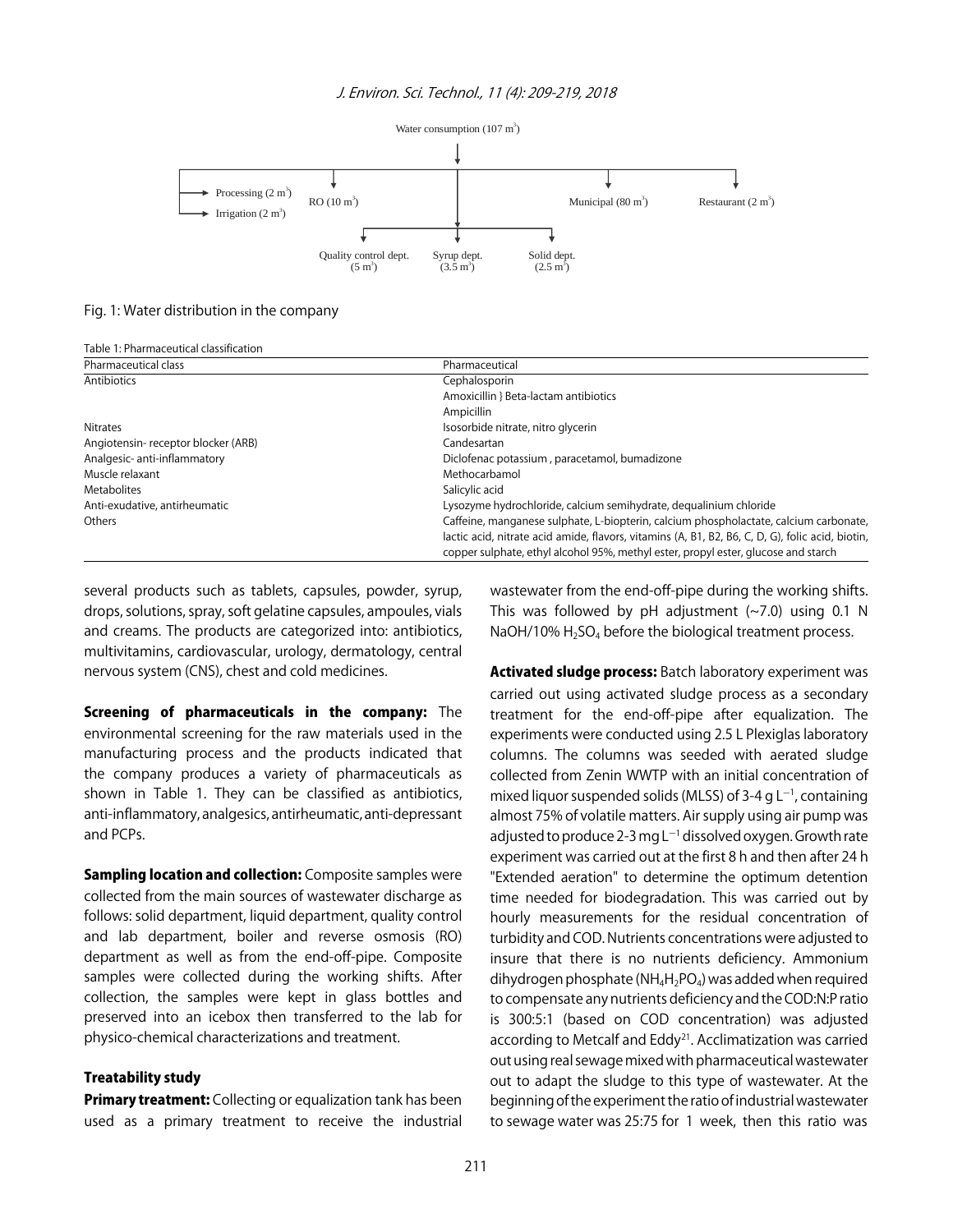

Fig. 2(a-c): (a) UV-FSR system, (b) UV-Radiators and (c) Block diagram for the overall treatment process

increased to 50:50 for further 1 week days and finally full feeding (100%) of pharmaceutical wastewater was done for a week until the steady state is reached as indicated by almost constant values of COD and turbidity. Also, microscopic examinations for the detection of the viability of microorganisms have been examined as well as sludge tests were carried out during the study.

Post treatment using UV-FSR: The biologically treated effluent was subjected to disinfection using 10 L UV-FSR as shown in Fig. 2a and  $b^{22}$ . This was carried out to obtain ZLD discharging limits for *E. coli* and intestinal nematodes for the safe disposal and reuse of the treated effluent in agricultural purposes. The radiators used consists of 6-low pressure mercuric lamps (LPML) with total power of 210 W, the emission spectrum at UV-C region about 254 nm. Figure 2c showed a block diagram for the overall treatment process.

Analyses: All the analyses, unless specified had been carried out according to the Standard Methods for the Examination of Water and Wastewater<sup>23</sup>. The analyses included; pH, turbidity, soluble COD (COD<sub>S</sub>), total COD (COD<sub>t</sub>), Biochemical oxygen demand (BOD<sub>5</sub>), Settable solids (SS), TSS, Total dissolved solids (TDS), Total kjeldahl nitrogen (TKN), Ammonia (NH3), Nitrates  $(NO<sub>3</sub>)$ , Nitrites  $(NO<sub>2</sub>)$ , Total phosphorous (TP), Oil and grease and all extractable matters by chloroform (O and G), Total

sulfides  $(H<sub>2</sub>S)$  and Phenol. Total heavy metals including Cu, Cd, Zn, Pb, Ni and Fe were measured using inductively coupled plasma optical emission (ICP-OES), Agilent 5100 Synchronous Vertical, Dual View (SVDV) with Agilent Vapor Generation Accessory VGA 77P. Sludge analysis include total sludge weight, volatile sludge weight, sludge volume and sludge volume index (SVI). Microscopic examination of sludge was investigated using microscope model number B-180, Optika for the detection of the different microorganisms. Bacteriological analysis including *E. coli* while parasitological analyses including nematodes were carried out according to Engelbrecht and Lalchandani<sup>24</sup> and Al-Herrawy<sup>25</sup>.

**Respiration activity test:** Respiration activity test had been carried out to investigate the toxicity of the pharmaceutical wastewater before and after treatment using activated sludge process<sup>26,27</sup>.

Statistical analysis: Descriptive statistical functions namely; minimum, maximum and average were calculated using Microsoft Excel 2013 version.

# RESULTS AND DISCUSSION

Physico-chemical characteristics of wastewater: The data in Table 2 showed the physico-chemical characterization of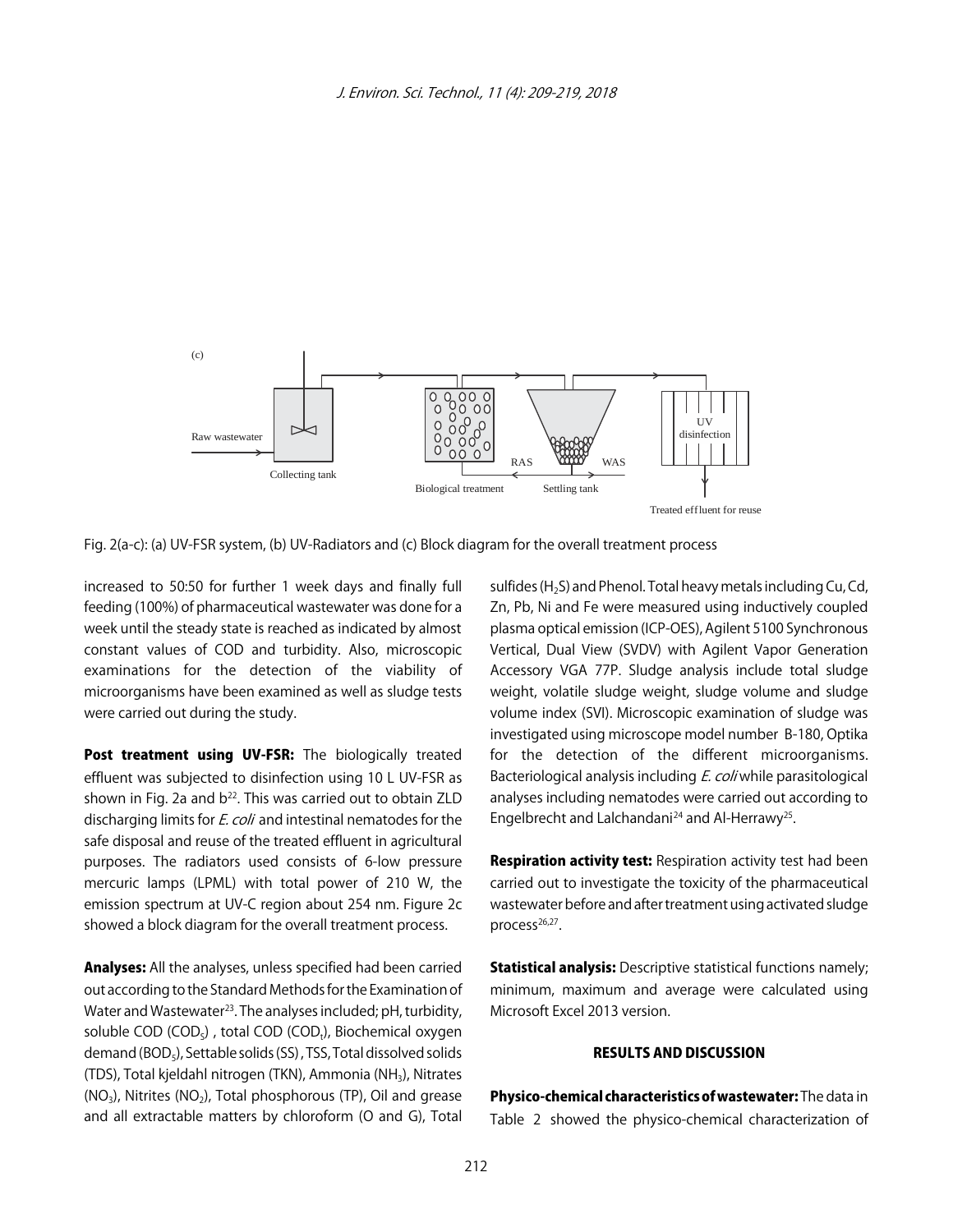| Parameters                              | Solid department<br>------------------------------------- |         |         | Liquid department |         |         |        | Quality<br>control and lab department | --------------------------------- |         | End-off-pipe |         |  |
|-----------------------------------------|-----------------------------------------------------------|---------|---------|-------------------|---------|---------|--------|---------------------------------------|-----------------------------------|---------|--------------|---------|--|
|                                         | Min.                                                      | Max.    | Average | Min.              | Max.    | Average | Min.   | Max.                                  | Average                           | Min.    | Max.         | Average |  |
| рH                                      | 6.70                                                      | 7.60    | 7.285   | 5.30              | 7.40    | 6.62    | 5.10   | 7.60                                  | 6.87                              | 6.70    | 7.2          | 7.10    |  |
| $CODt$ (mg $O2 L-1$ )                   | 243.00                                                    | 1250.00 | 654.67  | 240.00            | 9400.00 | 4581.67 | 970.00 | 8125.00                               | 3158.67                           | 2062.00 | 4750.0       | 3200.00 |  |
| $COD_{s}$ (mg $O_{2}$ L <sup>-1</sup> ) | 169.00                                                    | 990.00  | 526.83  | 200.00            | 8750.00 | 4229.33 | 748.00 | 6304.00                               | 2284.33                           | 1230.00 | 3900.0       | 2567.00 |  |
| $BOD5$ (mg $O2 L-1$ )                   | 98.00                                                     | 380.00  | 224.00  | 150.00            | 4620.00 | 2493.33 | 250.00 | 4800.00                               | 1695.00                           | 1008.00 | 2440.0       | 1690.00 |  |
| TSS (mg $L^{-1}$ )                      | 24.00                                                     | 218.00  | 77.50   | 11.00             | 580.00  | 174.50  | 22.00  | 470.00                                | 176.83                            | 198.00  | 354.0        | 296.00  |  |
| TKN (mgN $L^{-1}$ )                     | 7.20                                                      | 64.96   | 19.58   | 5.00              | 45.00   | 18.22   | 11.20  | 80.46                                 | 47.99                             | 24.60   | 82.7         | 30.80   |  |
| $NH3$ (mgN L <sup>-1</sup> )            | $N.D**$                                                   | 18.50   | 3.42    | N.D               | 12.00   | 3.88    | N.D    | 17.90                                 | 10.37                             | N.D     | 22.5         | 8.00    |  |
| $TP$ (mgP $L^{-1}$ )                    | 0.10                                                      | 4.64    | 0.94    | N.D               | 2.00    | 0.81    | 0.10   | 2.70                                  | 0.97                              | 3.00    | 2.8          | 0.60    |  |
| O and G (mg $L^{-1}$ )                  | 4.00                                                      | 40.00   | 23.83   | 5.00              | 84.00   | 21.00   | 2.00   | 222.00                                | 45.83                             | 98.00   | 157.0        | 24.00   |  |
| $H2S$ (mg $L-1$ )                       | N.D                                                       | N.D     | N.D     | N.D               | N.D     | N.D     | N.D    | N.D                                   | N.D                               | 0.40    | 1.8          | 1.00    |  |
| Phenol (mg $L^{-1}$ )                   | 0.01                                                      | 1.00    | 0.39    | 0.01              | 0.80    | 0.28    | 0.00   | 0.20                                  | 0.09                              | 0.05    | 0.4          | 0.20    |  |
| Cyanide (mg $L^{-1}$ )                  | N.D                                                       | N.D     | N.D     | N.D               | N.D     | N.D     | N.D    | N.D                                   | N.D                               | N.D     | N.D          | N.D     |  |
| Total heavy metals (mg $L^{-1}$ )***    | < 5.00                                                    | < 5.00  | < 5.00  | < 5.00            | < 5.00  | < 5.00  | < 5.00 | < 5.00                                | < 5.00                            | < 5.00  | < 5.0        | < 5.00  |  |

Table 2: Physico-chemical characterization of raw pharmaceutical wastewater

\*Average of 10 samples for each department, \*\* N.D: Not detected, \*\*\*Total heavy metals (Cu, Cd, Zn, Pb, Ni and Fe)

pharmaceutical wastewater obtained from the different wastewater streams from the production departments in the company as well as the end-off-pipe before discharge into the public sewerage network. The results revealed that all the departments except the RO department were violating and are contaminated with different organic and inorganic pollutants over the discharging limits. The highest values were obtained from the liquid (syrup) department which was the main source of pollution. It is characterized by high organic content, TSS, oil and grease. This was due to the cleaning and washing of equipment's used after each batch. The total and soluble COD ranged between 240-9400 and 200-8750 mg O<sub>2</sub> L<sup>-1</sup> with an average value 4581 and 4229 mg O $_2$  L $^{\text{-1}}$ , respectively. It was obvious that the total COD was near to the soluble COD which indicates that the organic matter is mainly soluble. Oil and grease reached 84 mg L<sup>-1</sup> and total phenol concentration ranged between 0.01-0.8 mg  $L^{-1}$ with an average value of 0.28 mg  $L^{-1}$ . Also, the end-off-pipe was contaminated by high loads of organic matters represented by COD and BOD<sub>5</sub>, TSS, oil and grease and phenol. The maximum concentrations reached 4750 and 3900 mg O<sub>2</sub> L<sup>-1</sup>; 354, 157 and 0.4 mg L<sup>-1</sup>. The end-off-pipe was free from cyanide and the heavy metals (Cu, Cd, Zn, Pb, Ni and Fe) were less than the detection limit. However, the RO department has the lowest value for COD (10 mgO<sub>2</sub> L<sup>-1</sup>).

The results showed that the pharmaceutical wastewater was fluctuated and can't be easily characterized like other types of wastewater. This was due to the variety of the manufacturing processes which were mainly batch processes, diversity of products, size of production plant, chemicals and other active ingredients used for the production of different types of pharmaceuticals. The manufacturing process included fermentation, chemical synthetization, recovery, isolation or formulation or may be include all of these mixed processes.

It also depends on the biochemical activities for the micro-organism used in the fermentation process to extract the active ingredient for synthetization of different pharmaceutical products (Antibiotics, vitamins and PCP). The physcio-chemical characterization obtained during the study period indicated that pharmaceutical wastewater was classified as high strength wastewater and can be degraded biologically. The ratio of COD/BOD > 0.5 according to Metcalf and Eddy21.

**Treatability study:** Due to the wide production of different pharmaceuticals produced during the manufacturing processes which depend mainly on the market needs. The wastewater discharged was fluctuated with variable organic and inorganic matters with a non-constant flow rate. It was obvious that an equalization tank was recommended as a primary treatment process to provide homogenous and constant flow rate of wastewater streams during the daily discharge1 . Nutrients addition was carried out after equalization to promote the microbial metabolism needed for cell growth before the biological treatment process.

#### Secondary treatment

Start-up and operation of ASP: The acclimatization period for activated sludge process takes about 21 days at a detention time of 24 h. It was assured by constant COD removal rates (Extended aeration). It ranged between 87-92.8% with residual concentration of 110 and 58 mg  $O_2 L^{-1}$ , respectively. The MLSS, equivalent to dry cell weight, in the ASP was 3.8 g  $L^{-1}$  and MLVSS was 2.7 g  $L^{-1}$ . This indicates that the sludge has a good quality. The food to micro-organism ratio (F/M) was 0.11 kg BOD  $kg^{-1}$  VSS.d which was similar to that stated in the literature for extended aeration process<sup>28</sup>. Also, microscopic examinations as shown in Fig. 3 revealed the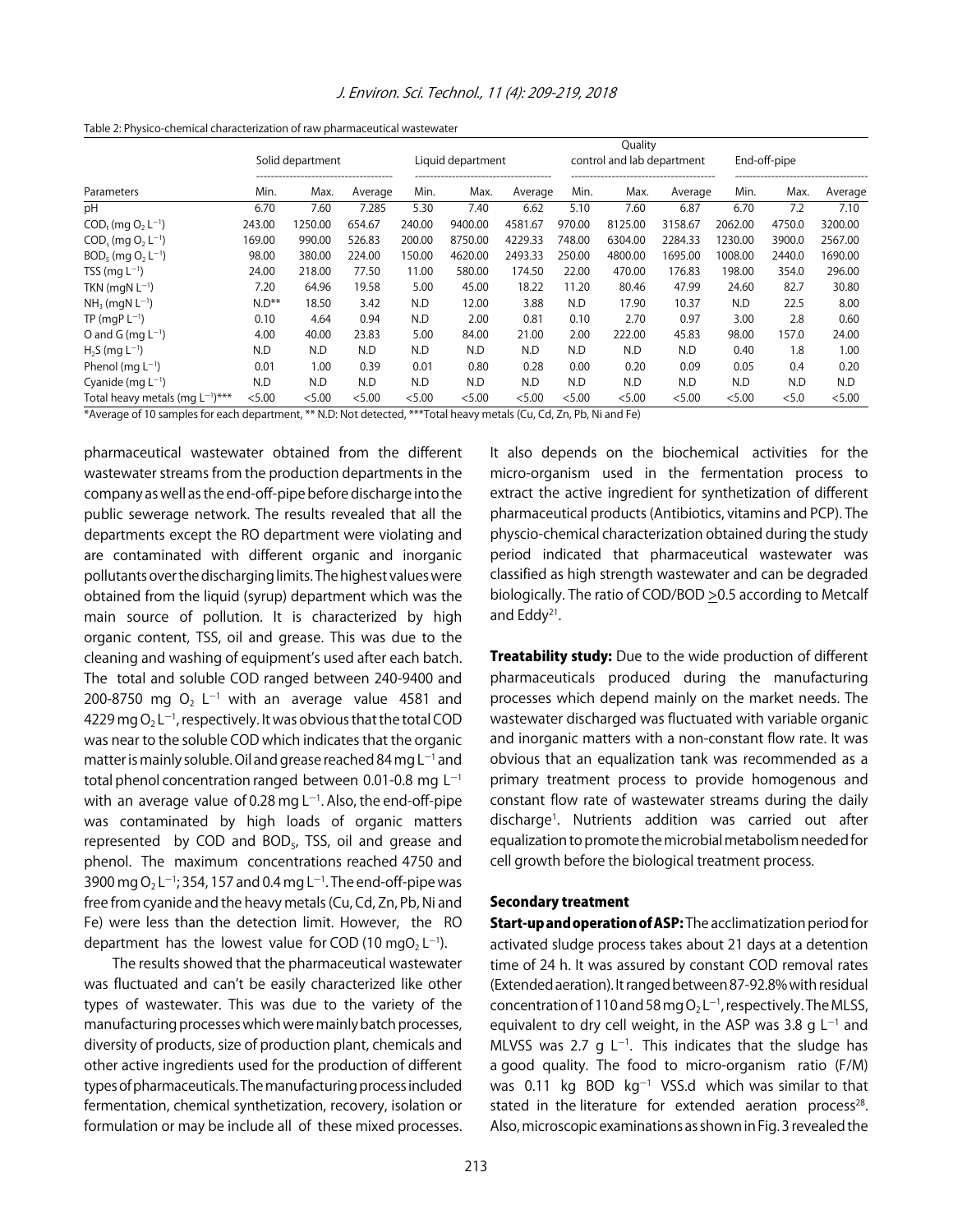![](_page_5_Figure_1.jpeg)

Fig. 3(a-d): Types of active micro-organisms found in the activated sludge column, (a) Rotifers, (b) Ciliates, (c) Crustaceans, (d) Non-motile green Algae and Amoeba

![](_page_5_Figure_3.jpeg)

Fig. 4: Growth curve for the determination of the optimum detention time

presence of different viable cultures in the wastewater. Aerobic bacteria which are mainly responsible for the removal of organic nutrients from wastewater, utilize carbon as a food source and oxidize it to carbon dioxide and water. Protozoa like free-swimming ciliates, amoeba, vorticella, flagellates and paramecium; they adsorb the suspended solids on their cell wall and clear the water.

Determination of the optimum operating conditions for ASP Growth rate experiment: Growth rate experiment for the end-of-pipe was carried out to determine the optimum detention time needed for biological degradation. Figure 4 showed that the best removal rates for COD and turbidity were achieved after 6 h detention time during the steady state conditions. Their corresponding residual values were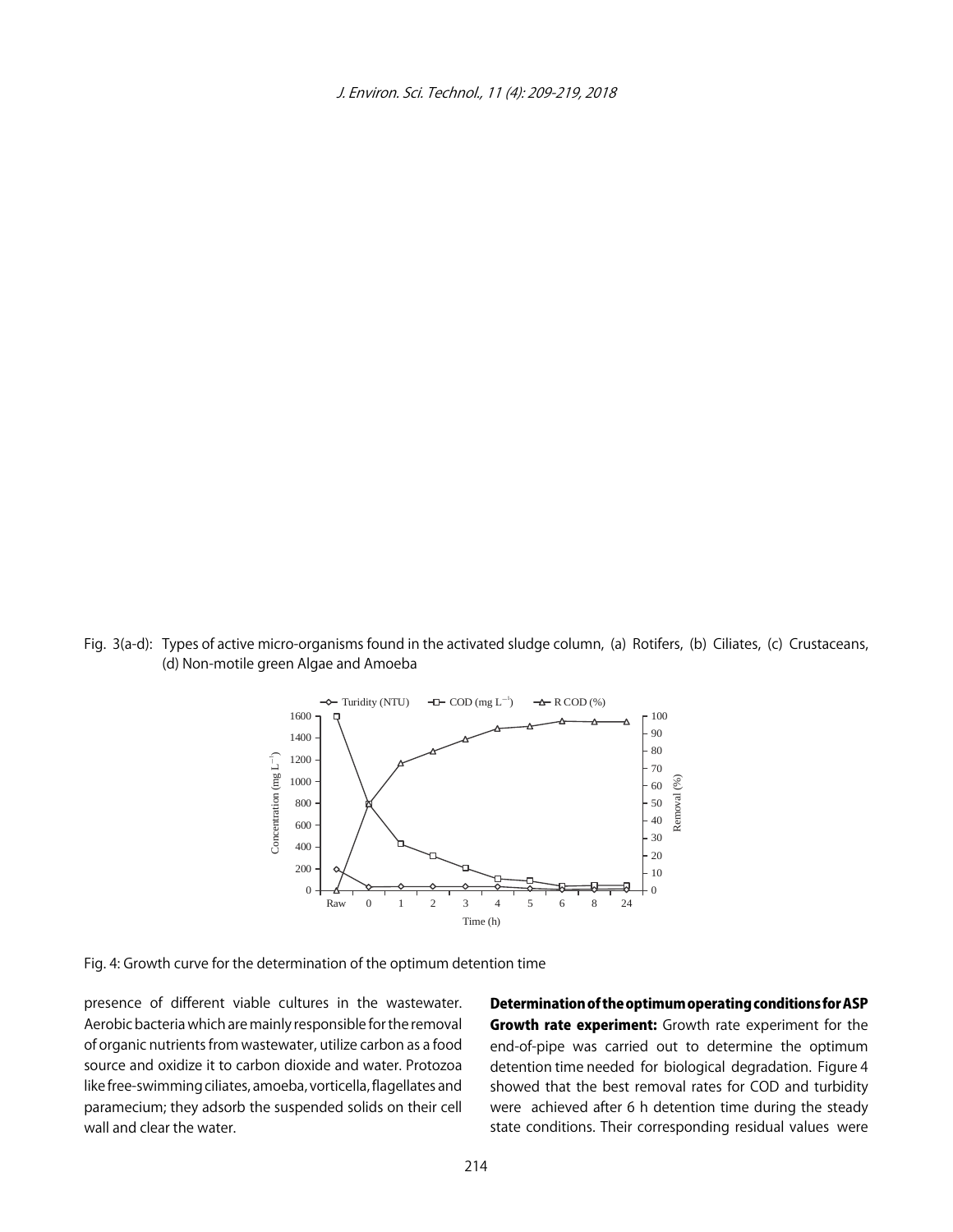![](_page_6_Figure_1.jpeg)

Fig. 5: Variations of COD concentration and its of removal (%) in ASP

40 mg O $_2$  L-1 and 10 NTU. Their corresponding removal rates were 97.5 and 94.95%, respectively. Increasing the aeration time up to 8 h does not affect the removal rates of COD and turbidity. The quality of sludge was assured by SVI measurements, it ranged between 63-68 which indicate that sludge has rapid settling properties and dense.

Removal pathways of pharmaceuticals in ASP: During the ASP, the aerobic biomass (activated sludge) was responsible for the mineralization of organic pollutants to water and  $CO<sub>2</sub>$ or to break them to a less toxic form. Biotransformation of pharmaceutical compounds can vary from partial transformation to complete mineralization. This depends on the logarithm of  $K_{OW}$  (octanol/water partition coefficient), this value describes the water solubility of chemicals and its ability to partition to an aqueous phase or an organic phase (soil and biota). In this study, acid diclofenac log  $K_{OW}$  value was 4.06 which are considered as hydrophobic and thus have high water solubility<sup>29</sup> and can undergo hydrolysis easily under aerobic conditions. Jewell *et al*.<sup>30</sup> suggested that cascade of reactions in ASP occur including-hydroxylation, decarboxylation, oxidation, amide formation, ring-opening and reductive de-chlorination which leads to the formation of unknown non-toxic transmission products (TPs). β-lactams such as ampicillin, cephalosporin and amoxicillin are acidic drugs that can be degraded in neutral or basic media<sup>31</sup>. Morse and Jackson<sup>32</sup> also investigated that amoxicillin has affinity for microbial degradation in ASP. The degradation opens the  $\beta$ -lactam ring resulting in inactivation and breakdown of the antibiotic. Andreozzi et al.<sup>33</sup> reported that 90% of COD was removed successfully using batch experiments activated sludge process through biodegradation and adsorption at HRT of 5 h for wastewater containing amoxicillin. The hydrolysis of the antibiotic amoxicillin at neutral pH led to the formation of carboxylic acid fractions, lactam ring formation and decarboxylation $34$ . Also, cephalosporins structure has on the side chain at C-7 and the substituent on C-3 atom. The presence of a good leaving group at C-3 facilitates spontaneous expulsion of the 3'-substituent by concerted event due to hydrolysis of C‒N bond of \$-lactam nucleus by any general nucleophile or  $\beta$ -lactamase<sup>35</sup>. The results depicted in Fig. 5 showed the variations of COD concentration and its percentage of removal in ASP for the biologically treated effluent at a HRT of 6 h. The residual concentration of COD ranged from 25-53 mg  $O<sub>2</sub> L<sup>-1</sup>$ with removal efficiency of 95.94 and 98.88%, respectively.

These results were in agreement with Abou-Elela and El-Khateeb<sup>36</sup>, they use activated sludge process for  $\beta$ -lactam degradation and they reached up to 98% for COD removal. The mechanism of removal of pharmaceutical compounds in activated sludge process is complicated and difficult to assess, it is attributed to their absorption onto the fat fraction and the bacterial lipid structure of sludge through hydrophobic interactions of the aliphatic and aromatic groups of the compounds. They are also adsorbed into the sludge due to their high log  $K_{OW}$  value positive charged whereas sludge surface is negatively charged and/or they can bind chemically to bacterial proteins and nucleic acids which leads to the adsorption of the pharmaceutical compounds to sludge via cation exchange process. Moreover, the removal mechanism other than hydrophobic partitioning, such as hydrogen bonding, ionic interactions and surface complexation play a potential role in the sorption of pharmaceuticals in/on sludge. Snyder et al.<sup>37</sup> stated that pharmaceutical removal mechanisms according to therapeutic class can be through degradation (biodegradation, activated sludge process, photo degradation). Current results were in agreement with Chang *et al.*<sup>38</sup>, Khan and Mostafa<sup>39</sup> and Abdel-Shafy and Mansour<sup>40</sup>. They use activated sludge process with other technologies for the degradation of pharmaceutical and hospital wastewater and the removal rates for COD ranged between 75-99%.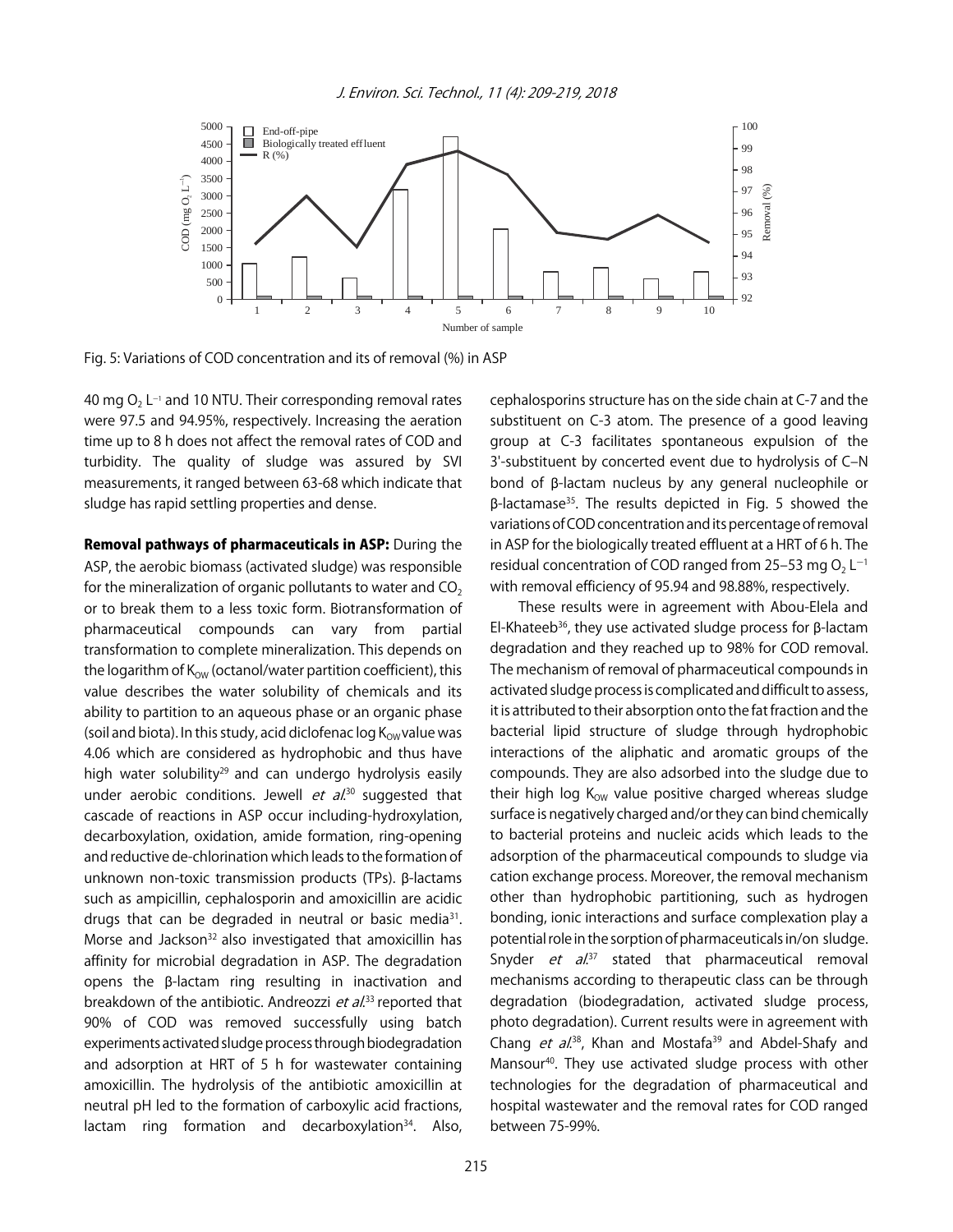![](_page_7_Figure_1.jpeg)

Fig. 6: Respiration activity test for the pharmaceutical wastewater before and after treatment

![](_page_7_Figure_3.jpeg)

![](_page_7_Figure_4.jpeg)

As Table 3 showed the overall efficiency of ASP for the degradation of pharmaceutical wastewater. The analysis of the treated effluent indicated that great removal of organic matter and suspended solids were achieved successfully at a detention time of 6 h. The average removal values of COD, BOD and TSS were 98.57, 98.99 and 98.31% with a residual value of 45.6, 17 and 5 mgO<sub>2</sub> L<sup>-1</sup>, respectively. Also, it was noticed that slight increase in the pH value to the alkaline range took place and this may be due to opening of  $\beta$ -lactams ring during hydrolysis<sup>34</sup>.

**Respiration activity test:** The respiration activity test for pharmaceutical wastewater before and after treatment reveals that there are no noxious effects towards the activated sludge in relation to the control test. The

wastewater showed no harm effect to word the activated sludge before and after treatment as shown in Fig. 6.

Efficiency of post treatment using UV-FSR: The treated effluent obtained from the ASP process was subjected to disinfection as a post treatment by UV-FSR. The elimination of E. coli was achieved for the safe disposal and reuse of the treated effluent for agricultural purposes as shown in Fig. 7. The results revealed that the optimum UV-dose of 1.8 mWs/cm2 to reach the safe discharging limits. The concentration of  $E$ . coli in the raw wastewater ranged between  $6.6\times10^{4}$ -2.5 $\times10^{5}$  MPN-index/100 mL, while the residual values ranged between 10-38 MPN-index/100 mL in the final treated effluent. This complies with the ECP (501/2015) grade (B) for the reuse of treated effluent for irrigation. However, intestinal nematodes were not detected in the raw and consequently in the final treated effluent.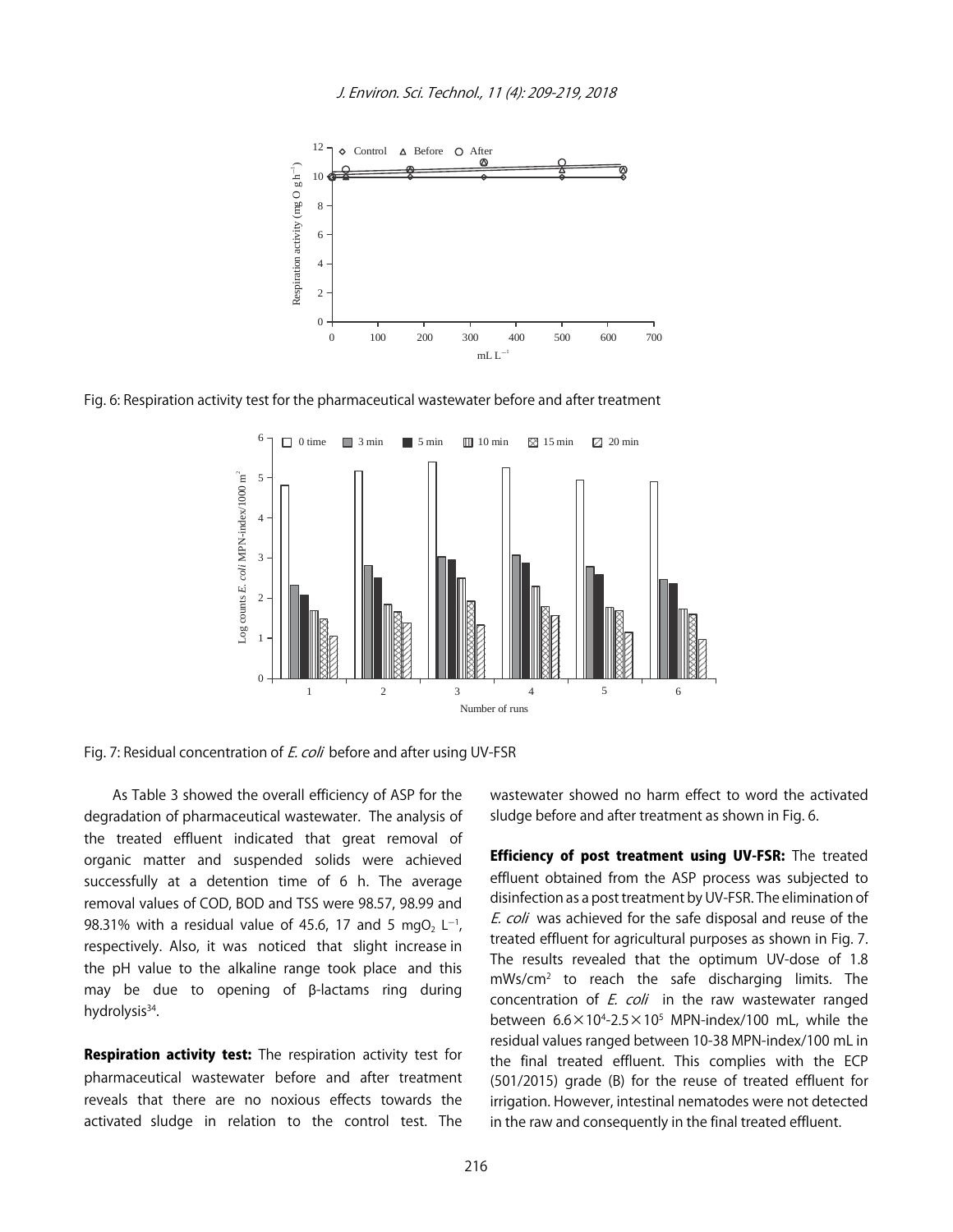| J. Environ. Sci. Technol., 11 (4): 209-219, 2018 |  |  |  |  |
|--------------------------------------------------|--|--|--|--|
|--------------------------------------------------|--|--|--|--|

|                                                             | Raw wastewater |      |         | Biologically treated effluent |           |                |         |          |             |           |              |
|-------------------------------------------------------------|----------------|------|---------|-------------------------------|-----------|----------------|---------|----------|-------------|-----------|--------------|
|                                                             |                |      |         |                               |           |                | Min (%) | Max(%)   | Average (%) |           | City         |
| Parameters                                                  | Min.           | Max. | Average | Min.                          | Max.      | Average        | R       | R        | R           | MD        | regulations* |
| pH                                                          | 6.7            | 7.2  | 7.1     | 7.1                           | 7.8       | 7.6            | $- -$   |          | --          | $6 - 9.5$ | $6 - 9.5$    |
| $COD$ (mgO, $L^{-1}$ )                                      | 616            | 4750 | 3200    | 25                            | 53        | 45.6           | 95.94   | 98.88    | 98.57       | < 1100    | < 1100       |
| $BOD$ (mg $O, L^{-1}$ )                                     | 322            | 2440 | 1690    | 14                            | 20        | 17             | 95.65   | 99.18    | 98.99       | < 600     | < 244        |
| TSS (mg $L^{-1}$ )                                          | 120            | 354  | 296     | $\overline{2}$                | 8         | 5              | 98.33   | 97.74    | 98.31       | < 800     | < 339        |
| TKN (mg $N L^{-1}$ )                                        | 24.6           | 82.7 | 30.8    | 12.3                          | 20.4      | 14             | 50      | 75.33    | 54.54       | < 100     | < 100        |
| TP (mg $PL^{-1}$ )                                          | 1.2            | 3.4  | 3       | 0.6                           | 2.8       | 1.4            | 50      | 17.64    | 53.33       | < 25      | < 25         |
| O and G (mg $L^{-1}$ )                                      | 24             | 157  | 98      | 2                             | 1.5       | 2.5            | 91.66   | 99       | 97.44       | < 100     | < 100        |
| Phenol ( $mq L^{-1}$ )                                      | 0.05           | 0.4  | 0.2     | $ND**$                        | <b>ND</b> | <b>ND</b>      | 100     | 100      | 100         | < 0.05    | < 0.05       |
| Sludge analysis                                             |                |      |         |                               |           |                |         |          |             |           |              |
| Total sludge weight at 105 $\degree$ C (g L <sup>-1</sup> ) |                |      |         | 3.1                           | 3.8       | 3.6            |         |          |             |           |              |
| Volatile sludge weight $550^{\circ}$ C (g L <sup>-1</sup> ) |                |      |         | 1.9                           | 2.7       | 2.5            |         |          |             |           |              |
| SVI, $(mL q^{-1})$<br>$\sim$ $\sim$ $\sim$                  | .              | .    |         | 63<br>$\cdots$                | 68        | 65<br>$\cdots$ |         | $\cdots$ | .<br>_ _ _  | $\cdots$  |              |

\*Average of 10 samples, MD: Ministerial decree 44/2000 for wastewater discharge into public sewer network<sup>41</sup>, City regulations: Discharge limits to the sewerage network of 6<sup>th</sup> October for BOD should be <244 and TSS <339, \*\*ND: Not detected, HRT: 6 h

#### **CONCLUSION**

Pharmaceutical wastewater is one of the emerging micropollutants which threaten the water quality and the ecosystem. Selection of the treatment process mainly depends on the chemical structure and solubility of the pollutant. However, no single technology can be used; in this study activated sludge process (ASP) was carried out incorporation with UV-free surface reactor process (UV-FSR) for the treatment of pharmaceutical wastewater. It contains three \$-lactams antibiotics one belongs to cephalosporin (cephalexin and cefuroxime) while the other two belong to penicillin's (ampicillin and amoxicillin) and other ingredients. The overall efficiency of the biologically treated effluent at detention time of 6 h. were ranged between 95.65-98.99% for BOD and 98.33-98.31% for TSS. Moreover, the use of UV-dose (1.8 mWs cm<sup>-2</sup>) improve the quality of final effluent for the removal of E. coli. The residual concentration ranged between 10-38 MPN-index/100 mL and intestinal nematodes were not detected in either raw or treated effluent. Toxicity test utilizing the respiration activity method had been carried out for the raw wastewater as well as the treated effluent. A non-toxic raw wastewater and treated effluent were proved by the toxicity test. The treated effluent complies with the ECP (501/2015) grade (B) for the re-use of wastewater in dry grains, citrus fruits and medicinal plants.

#### SIGNIFICANCE STATEMENT

According to 2030 Egyptian strategic plan for treated wastewater reuse in agriculture, re-use of treated wastewater is an alternative water source. This will help the Egyptian Governorate to achieve water sustainability to cope water shortage. Sustainable approach for pharmaceutical wastewater was successfully implemented using ASP in combination with UV-FSR as a post treatment for re-use in irrigation. This will help the Egyptian industry stakeholders to implement such approach for wastewater treatment and reuse.

#### ACKNOWLEDGMENT

The authors would like to thank the National Research Centre for supporting this work in-door project No.11070107.

#### **REFERENCES**

- 1. Abou-Elela, S.I., S.A. El-Shafai, M.E. Fawzy, M.S. Hellal and O. Kamal, 2018. Management of shock loads wastewater produced from water heaters industry. Int. J. Environ. Sci. Technol., 15: 743-754.
- 2. El-Shafai, S.A., I. Abdelfattah, F.A. Nasr and M.E. Fawzy, 2016. Lemna gibba and Azolla filiculoides for sewage treatment and plant protein production. Res. J. Pharmaceut. Biol. Chem. Sci., 7: 1869-1876.
- 3. Tiehm, A., N. Schmidt, M. Stieber, F. Sacher, L. Wolf and H. Hoetzl, 2011. Biodegradation of pharmaceutical compounds and their occurrence in the Jordan Valley. Water Resourc. Manage., 25: 1195-1203.
- 4. Ternes, T.A., N. Herrmann, M. Bonerz, T. Knacker, H. Siegrist and A. Joss, 2004. A rapid method to measure the solid-water distribution coefficient  $(K_d)$  for pharmaceuticals and musk fragrances in sewage sludge. Water Res., 38: 4075-4084.
- 5. Meierjohann, A., J.M. Brozinski and L. Kronberg, 2016. Seasonal variation of pharmaceutical concentrations in a river/lake system in Eastern Finland. Environ. Sci.: Processes Impacts, 18: 342-349.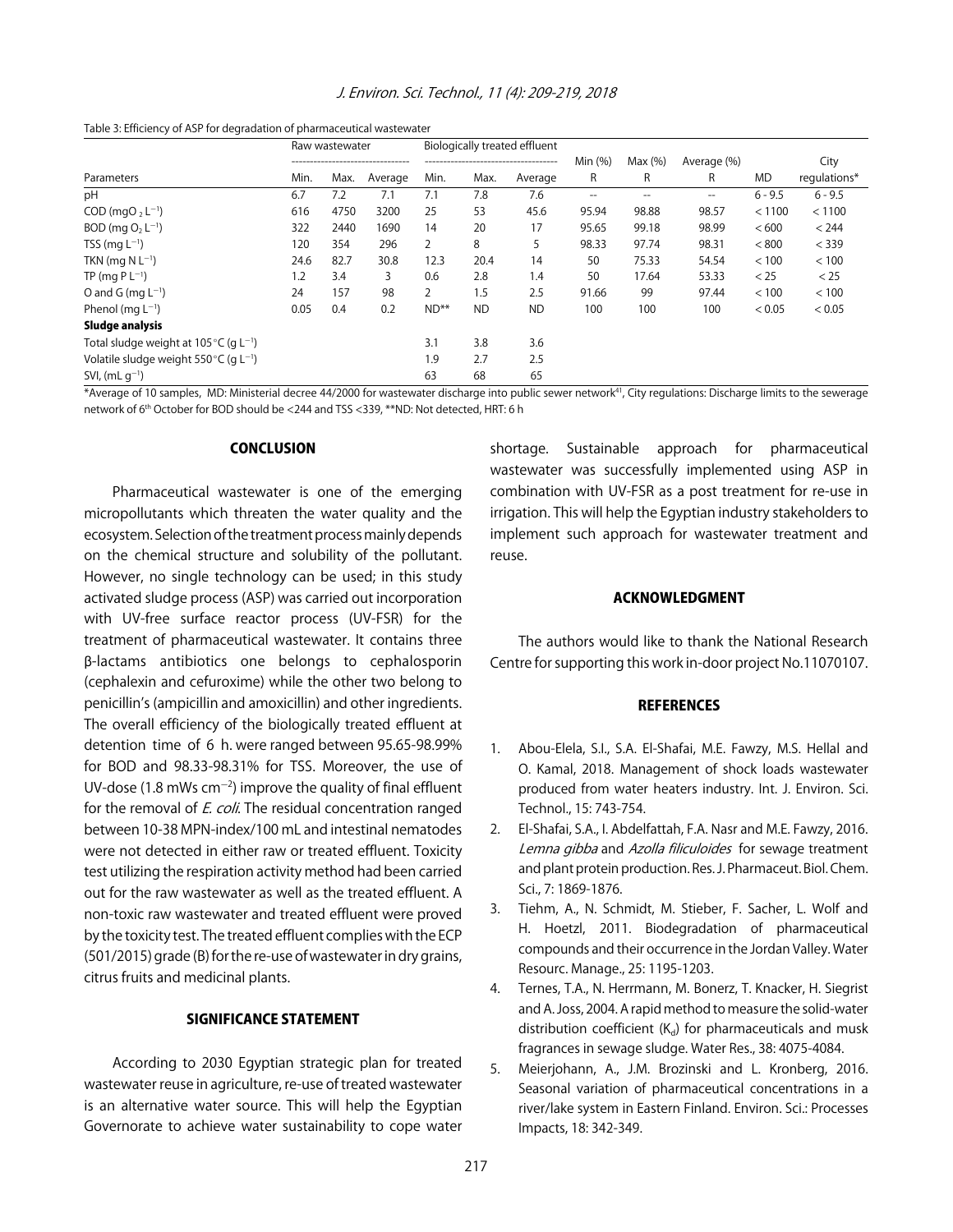- 6. Kulik, N., M. Trapido, A. Goi, Y. Veressinina and R. Munter, 2008. Combined chemical treatment of pharmaceutical effluents from medical ointment production. Chemosphere, 70: 1525-1531.
- 7. Zupanc, M., T. Kosjek, M. Petkovsek, M. Dular and B. Kompare et al., 2013. Removal of pharmaceuticals from wastewater by biological processes, hydrodynamic cavitation and UV treatment. Ultrason. Sonochem., 20: 1104-1112.
- 8. Falas, P., P. Longree, J.L.C. Jansen, H. Siegrist, J. Hollender and A. Joss, 2013. Micropollutant removal by attached and suspended growth in a hybrid biofilm-activated sludge process. Water Res., 47: 4498-4506.
- 9. Suarez, S., J.M. Lema and F. Omil, 2010. Removal of pharmaceutical and personal care products (PPCPs) under nitrifying and denitrifying conditions. Water Res., 44: 3214-3224.
- 10. Xue, W., C. Wu, K. Xiao, X. Huang, H. Zhou, H. Tsuno and H. Tanaka, 2010. Elimination and fate of selected micro-organic pollutants in a full-scale anaerobic/anoxic/ aerobic process combined with membrane bioreactor for municipal wastewater reclamation. Water Res., 44: 5999-6010.
- 11. Gulde, R., D.E. Helbling, A. Scheidegger and K. Fenner, 2014. pH-dependent biotransformation of ionizable organic micropollutants in activated sludge. Environ. Sci. Technol., 48: 13760-13768.
- 12. Gonzalez-Gil, G., R. Sougrat, A.R. Behzad, P.N.L. Lens and P.E. Saikaly, 2015. Microbial community composition and ultrastructure of granules from a full-scale anammox reactor. Microbial Ecol., 70: 118-131.
- 13. Giri, R.R., H. Ozaki, S. Taniguchi and R. Takanami, 2008. Photocatalytic ozonation of 2, 4-dichlorophenoxyacetic acid in water with a new TiO<sub>2</sub> fiber. Int. J. Environ. Sci. Technol., 5: 17-26.
- 14. Giri, R.R., H. Ozaki, S. Ota, R. Takanami and S. Taniguchi, 2010. Degradation of common pharmaceuticals and personal care products in mixed solutions by advanced oxidation techniques. Int. J. Environ. Sci. Technol., 7: 251-260.
- 15. Abdelfattah, I.A.A., 2011. Treatment of Liquid Hazardous Waste and Highly-Loaded Industrial Wastewater by Photo-Fenton Process Including Noxiousness Assessment. In: Stuttgarter Berichte zur Abfallwirtschaft, FEI., (Eds.)., Stuttgart, Germany, ISBN: 9783-8356-3245-5.
- 16. Rezakazemi, M., M. Maghami and T. Mohammadi, 2018. High loaded synthetic hazardous wastewater treatment using lab-scale submerged ceramic membrane bioreactor. Period. Polytechn. Chem. Eng., 62: 299-304.
- 17. Nilsson, F., 2017. Application of ozone in wastewater treatment: Oxidation of pharmaceuticals and filamentous bulking sludge. Ph.D. Thesis, Department of Chemical Engineering, Lund University, Sweden.
- 18. Haaken, D., T. Dittmar, V. Schmalz and E. Worch, 2014. Disinfection of biologically treated wastewater and prevention of biofouling by UV/electrolysis hybrid technology: Influence factors and limits for domestic wastewater reuse. Water Res., 52: 20-28.
- 19. Liberti, L., M. Notarnicola and D. Petruzzelli, 2003. Advanced treatment for municipal wastewater reuse in agriculture. UV disinfection: parasite removal and by-product formation. Desalination, 152: 315-324.
- 20. ECP 501, 2015. Egyptian code of practice for the use of treated municipal wastewater for agricultural purposes. The Ministry of Housing Utilities and Urban Communities.
- 21. Metcalf and Eddy, 2003. Wastewater Engineering: Treatment and Reuse. 4th Edn., McGraw-Hill, New York.
- 22. Abdelfattah, I., 2018. Treatment of highly polluted industrial wastewater utilizing clean and low cost technologies: Review article. J. Environ. Account. Manage., 6: 167-184.
- 23. APHA., 2017. Standard Methods for the Examination of Water and Wastewater. 23rd Edn., American Public Health Association/American Water Works Association/Water Environment Federation, Washington DC, USA.
- 24. Engelbrecht, R.S. and A. Lalchandani, 1977. New microbial indicators of disinfection efficiency. USEPA., Cincinnati, Ohio.
- 25. Al-Herrawy, A.Z., 2006. Incidence of cryptosporidium oocysts in domestic wastewater using light microscopy and PCR. Egypt J. Microbiol., 41: 89-99.
- 26. Abdelfattah, I., F.A. Nasr, S.A. El-Shafai and M.E. Fawzy, 2016. Direct toxicity assessment of pollutants to activated sludge. Res. J. Pharmaceut. Biol. Chem. Sci., 7: 1881-1890.
- 27. El-Shamy, A.M., I. Abdelfattah, O.I. Elshafey and M.F. Shehata, 2018. Potential removal of organic loads from petroleum wastewater and its effect on the corrosion behavior of municipal networks. J. Environ. Manage., 219: 325-331.
- 28. Metcalf and Eddy, 2013. Wastewater Engineering: Treatment and Reuse. 4th Edn., McGraw Hill Publishing Co. Ltd., New York, USA., Page: 1819.
- 29. Sui, Q., X. Cao, S. Lu, W. Zhao, Z. Qiu and G. Yu, 2015. Occurrence, sources and fate of pharmaceuticals and personal care products in the groundwater: A review. Emerg. Contam., 1: 14-24.
- 30. Jewell, K.S., P. Falas, A. Wick, A. Joss and T.A. Ternes, 2016. Transformation of diclofenac in hybrid biofilm-activated sludge processes. Water Res., 105: 559-567.
- 31. Maurer, P., B. Koch, I. Zerfab, J. Kraub and M. van der Linden et al., 2008. Penicillin-binding protein 2x of Streptococcus pneumonia. Three new mutational pathways for remodelling an essential enzyme into a resistance determinant. J. Mol. Biol., 376: 1403-1416.
- 32. Morse, A. and A. Jackson, 2004. Fate of amoxicillin in two water reclamation systems. Water Air Soil Pollut., 157: 117-132.